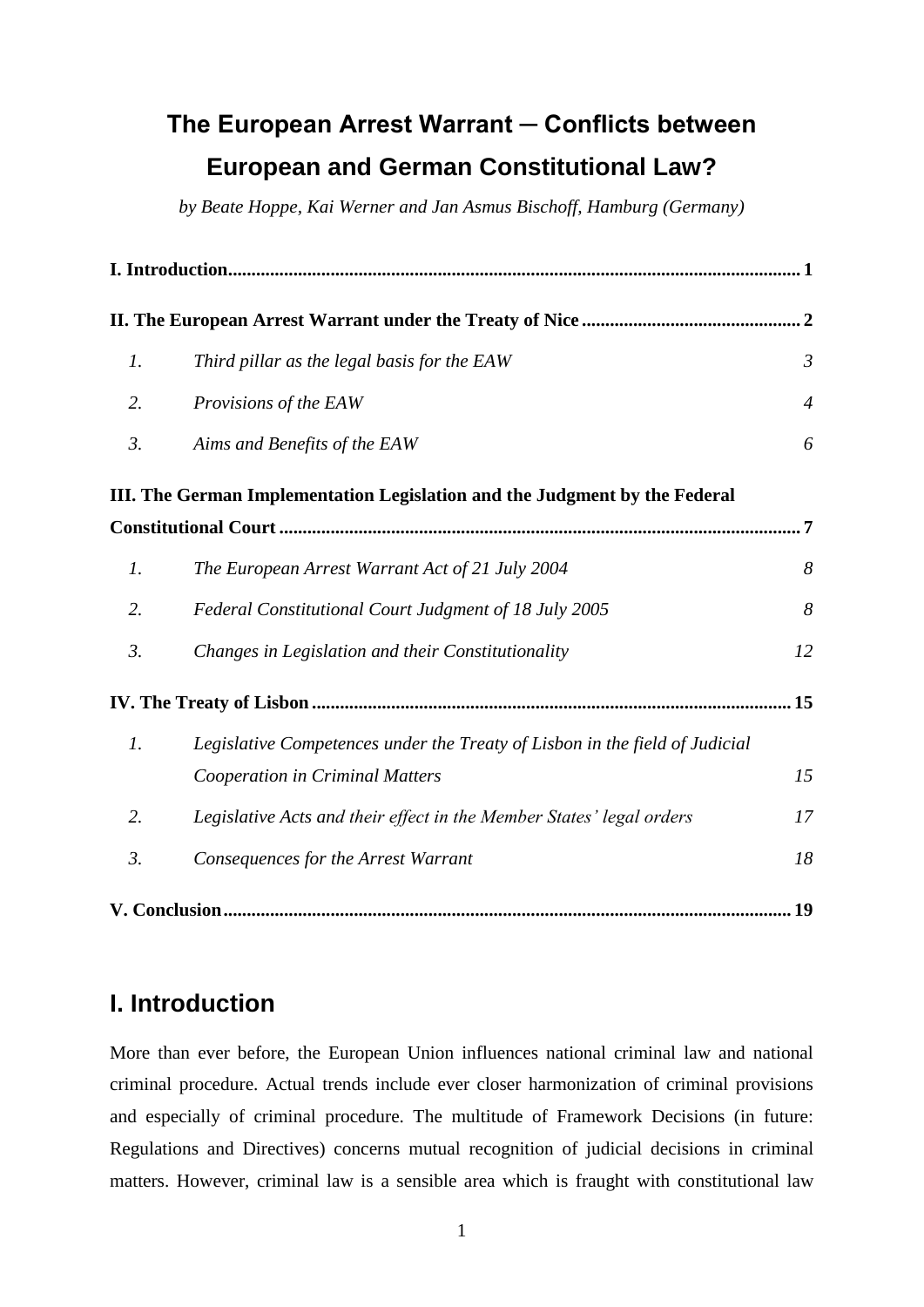implications. The constitutional guarantees concerning extradition of its own citizens concern the core of the state's sovereignty. This became apparent in case of the German Constitutional Court's judgment on the European Arrest Warrant (in the following: EAW). The Court invalidated the German law implementing a framework decision based on the then valid provisions of the Treaty on European Union (TEU) on judicial cooperation in criminal matters. In the following, we will take a closer look on the relation between the EAW and German constitutional law and discuss whether there is a potential conflict. First, we will elucidate the legal basis of the EAW and its structure (II.). We then will turn to the German implementing legislation and to the judgment by the German Constitutional Court annulling this law (III.). Having a closer look at the reasoning of the court, we will show the roots of the constitutional problems of implementing the measures of European co-operation in criminal matters. Third, we also discuss the revised version of the law, before we will turn to potential changes by the Treaty of Lisbon (IV). Finally, we will draw some conclusions (V.).

#### <span id="page-1-0"></span>**II. The European Arrest Warrant under the Treaty of Nice**

During its Tampere summit in October 1999, the European Council called on the Member States to make the principle of mutual recognition the cornerstone of an effective European law-enforcement area<sup>1</sup>. To implement this agenda, the Commission proposed to enact an European arrest warrant as a measure within the third pillar. On June 13, 2002, the Council adopted the Framework Decision on the European Arrest Warrant and the Surrender Procedures between Member States<sup>2</sup> (hereafter called Framework Decision). It was introduced to serve the purpose of establishing a unified extradition system within Europe which enables a faster and simplified surrender procedure. The system was built upon the assumption that the concept of mutual recognition functions fairly well throughout the EU and that Member States have confidence in each others' criminal law systems<sup>3</sup>. In fact, not only the Preamble emphasized this last point, but the Commission as well stressed the meaning by calling the warrant 'the first and most symbolic measure applying the principle of mutual

<sup>&</sup>lt;sup>1</sup> Hackner, in: Schomburg/Lagodny/Gleß/Hackner (eds.), Internationale Rechtshilfe in Strafsache,  $4<sup>th</sup>$  ed. 2006, Vor § 78, para. 4.

<sup>&</sup>lt;sup>2</sup> Council Framework Decision 2002/584/JHA on the European Arrest Warrant and the Surrender Procedures

between Member States of June 13, 2002, OJ L 190, 18.7.2002, p. 1; amended by: Council Framework Decision 2009/299/JHA of 26 February 2009 amending Framework Decisions 2002/584/JHA, 2005/214/JHA, 2006/783/JHA, 2008/909/JHA and 2008/947/JHA, thereby enhancing the procedural rights of persons and fostering the application of the principle of mutual recognition to decisions rendered in the absence of the person concerned at the trial, OJ L 81, 27.3.2009, p. 24.

<sup>&</sup>lt;sup>3</sup> Knoops, International Terrorism: The Changing Face of International Extradition and European Criminal Law, 10 Maastricht Journal 161/162 (2003).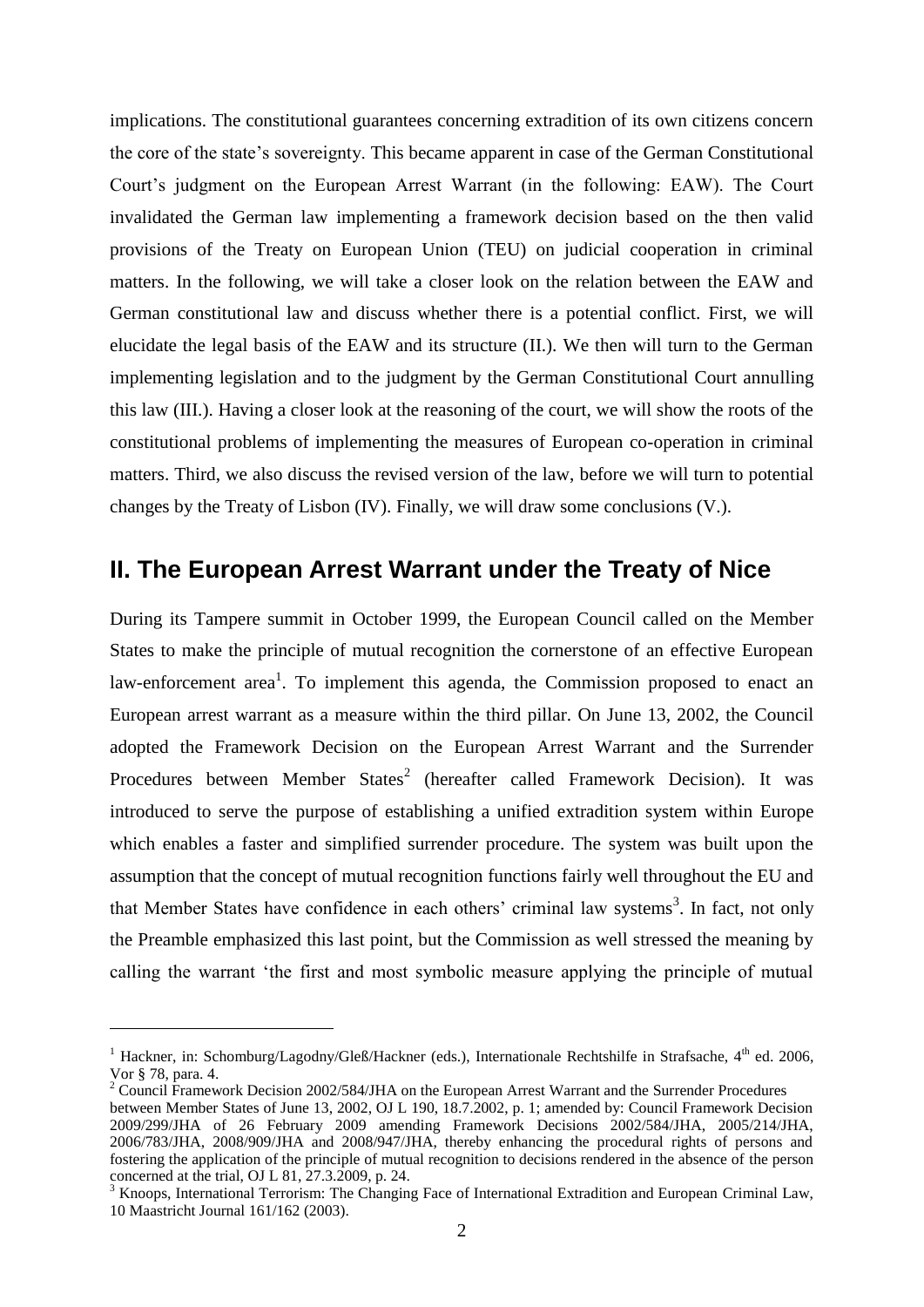recognition<sup>34</sup>. In the following section, we will explain the legal basis of the EAW (1.). Then we will turn to the actual design of the Framework Decision (2.) and give a short assessment (3.).

### <span id="page-2-0"></span>1. Third pillar as the legal basis for the EAW

The Framework Decision is a measure of the so called third pillar. The third pillar contains ‗Provisions on Police and Judicial Cooperation in Criminal Matters' and is regulated in Title VI (Art. 29 – 42) of the Nice version of the Treaty on European Union. According to Art. 29 TEU, the main objective is the creation of an area of freedom, security and justice by providing a high level of safety and by combating and preventing racism and xenophobia. This shall in particular be achieved by developing a common action among Member States.

Legal instruments available under the third pillar among others are the so called framework decisions. Framework decisions shall serve as a means for harmonizing the laws of the Member States. A framework decision is binding, however it shall not entail direct effect. Also, Member States are free to choose the form and method of transforming a framework decision into national law as long as the desired result is achieved (Art. 34 para. 2TEU).

The process of enacting a measure under the third pillar needs to be distinguished from the legislative procedure under the former EC Treaty. Third pillar measures are mere intergovernmental acts, whereas first pillar measures are considered 'supranational' legislation. According to Art. 34 para. 2 TEU, Member States have a right to propose thirdpillar measures, but the Council nevertheless acts by unanimous voting. The European Parliament is informed on a regular basis, but is only authorized to give comments and recommendations under the third pillar. It thus plays a rather passive role (Art. 39 TEU).

Framework decisions under the third pillar correspond to some extent to directives under the first pillar. In its judgment in  $Pupino^5$ , the ECJ even established the obligation to interpret national law consistently with the framework decision. After *Pupino,* it is clear that national courts, interpreting national law, are obliged to strive to achieve a consistent meaning not only with EC law, but also with third pillar framework decisions.

 $4$  Commission Report COM (2005) 63 final of February 23, 2005.

<sup>5</sup> ECJ, 16.06.05, C-105/03 *Criminal Proceedings against Maria Pupino* [2005] ECR I-5285.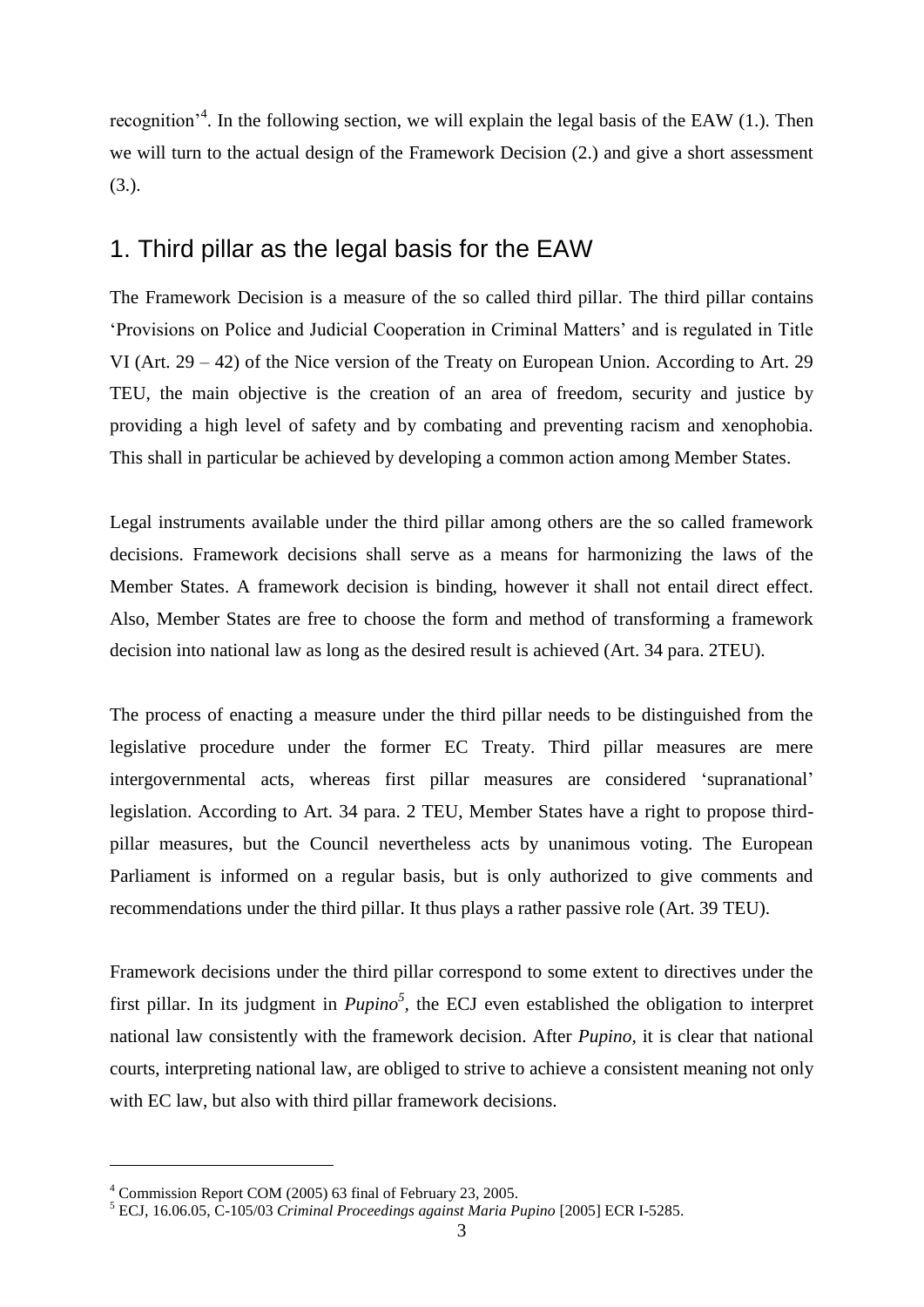### <span id="page-3-0"></span>2. Provisions of the EAW

The EAW was designed to replace the former extradition system. It requires each national judicial authority (the executing judicial authority) to recognize, and with a minimum of formalities, requests for the surrender of a person made by the judicial authority of another Member State (the issuing judicial authority). Since January 1, 2004, the Framework Decision therefore replaces<sup>6</sup> the existing regime under, *inter alia* the 1957 European Extradition Convention<sup>7</sup>, the 1978 European Convention on the suppression of terrorism as regards extradition<sup>8</sup>, the 1995 Convention on the [simplified extradition procedure](http://europa.eu/legislation_summaries/justice_freedom_security/judicial_cooperation_in_criminal_matters/l14015a_en.htm)<sup>9</sup> and the 1996 Convention on [extradition](http://europa.eu/legislation_summaries/justice_freedom_security/judicial_cooperation_in_criminal_matters/l14015b_en.htm) $10$ .

#### a. Scope of application

The Framework Decision defines the term 'European arrest warrant' as any judicial decision issued by a Member State with a view to the arrest or surrender by another Member State of a requested person, for the purposes of conducting a criminal prosecution, executing a custodial sentence or executing a detention order $^{11}$ .

The EAW applies where a final sentence of imprisonment or a detention order has been imposed for a period of at least four months and for offences punishable by imprisonment or a detention order for a maximum period of at least one year<sup>12</sup>.

If the offences are punishable in the issuing Member State by a custodial sentence of at least three years, the following offences, among others, may give rise to surrender without verification of the double criminality of the act: terrorism, trafficking in human beings, corruption, participation in a criminal organization, counterfeiting currency, murder, racism and xenophobia, rape, trafficking in stolen vehicles, and fraud, including that affecting the financial interests of the Communities<sup>13</sup>. For other criminal acts, surrender may be subject to

 $6$  Schomburg, in: Schomburg/Lagodny/Gleß/Hackner (eds.), Internationale Rechtshilfe in Strafsache,  $4<sup>th</sup>$  ed. 2006, Vor § 68, para. 26.

European Convention on Extradition, of 13 December 1957, ETS 24.

<sup>&</sup>lt;sup>8</sup> European Convention on the suppression of terrorism, of 27 January 1977, ETS 90.

<sup>&</sup>lt;sup>9</sup> Convention on simplified extradition procedure between the Member States of the European Union drawn up on the basis of Article K.3 of TEU by Council act, of 10 March 1995.

 $10$  Convention relating to Extradition between the Member States of the European Union drawn up on the basis of Article K.3 of TEU by Council act, of 27 September 1996, OJ C 313, 23.10.1996, p. 12.

<sup>&</sup>lt;sup>11</sup> Article 1 para. 1 of the Framework Decision.

 $12$  Article 2 para. 1 of the Framework Decision.

<sup>&</sup>lt;sup>13</sup> Article 2 para. 2 of the Framework Decision.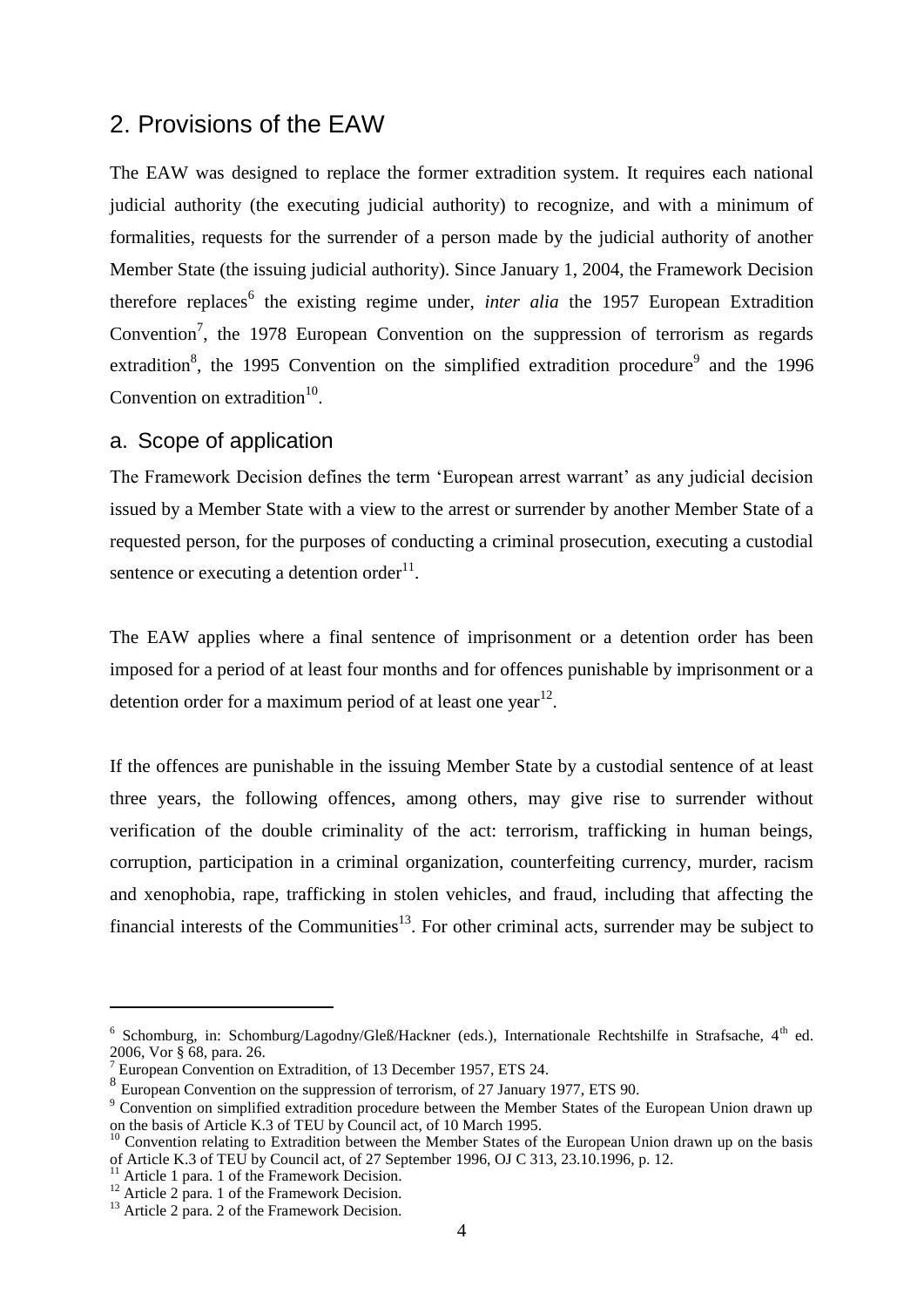the condition that the act for which surrender is requested constitutes an offence under the law of the executing Member State (double criminality rule)<sup>14</sup>.

#### b. Procedures

The European arrest warrant must contain *inter alia* information on the identity of the person concerned, the issuing judicial authority, the final judgment, the nature of the offence, the penalty<sup>15</sup>. A specimen form is attached to the framework decision. As a general rule, the issuing authority transmits the EAW directly to the executing judicial authority. Moreover a cooperation with the [Schengen Information System](http://europa.eu/legislation_summaries/justice_freedom_security/free_movement_of_persons_asylum_immigration/l14544_en.htm) (SIS) and with Interpol is provided<sup>16</sup>.

When an individual is arrested, he must be made aware of the contents of the arrest warrant and is entitled to the services of a lawyer and an interpreter<sup>17</sup>. The executing authority may decide to keep the individual in custody or to release him subject to certain conditions<sup>18</sup>. Pending a decision, the executing authority (in accordance with national law) hears the person concerned. The executing judicial authority must take a final decision on execution of the European arrest warrant no later than 60 days after the arrest. It then immediately notifies the issuing authority of the decision taken<sup>19</sup>. However, if the information provided by the issuing authority is insufficient, the executing authority may ask for additional information.

The arrested person may consent to her surrender. Consent may not be revoked and must be given voluntarily and in full knowledge of the consequences<sup>20</sup>. In this specific case, the executing judicial authority must take a final decision on execution of the warrant within a period of ten days after consent has been given $^{21}$ .

#### c. Grounds for refusal to execute a warrant and refusal to surrender

According to Article 3 of the Framework Decision, each Member State shall refuse to execute a European arrest warrant if:

- final judgment has already been passed by a Member State upon the requested person in respect of the same offence (*ne bis in idem* principle);
- the offence is covered by an amnesty in the executing Member State;

 $14$  Article 2 para. 4 of the Framework Decision.

<sup>&</sup>lt;sup>15</sup> Article 8 para. 1 of the Framework Decision.

<sup>&</sup>lt;sup>16</sup> Article 9 of the Framework Decision.

 $17$  Article 11 of the Framework Decision

<sup>&</sup>lt;sup>18</sup> Article 12 of the Framework Decision

<sup>&</sup>lt;sup>19</sup> Articles 15 para. 1, 17 para. 3, 22 of the Framework Decision

<sup>&</sup>lt;sup>20</sup> Article 13 of the Framework Decision.

 $21$  Article17 para. 2 of the Framework Decision.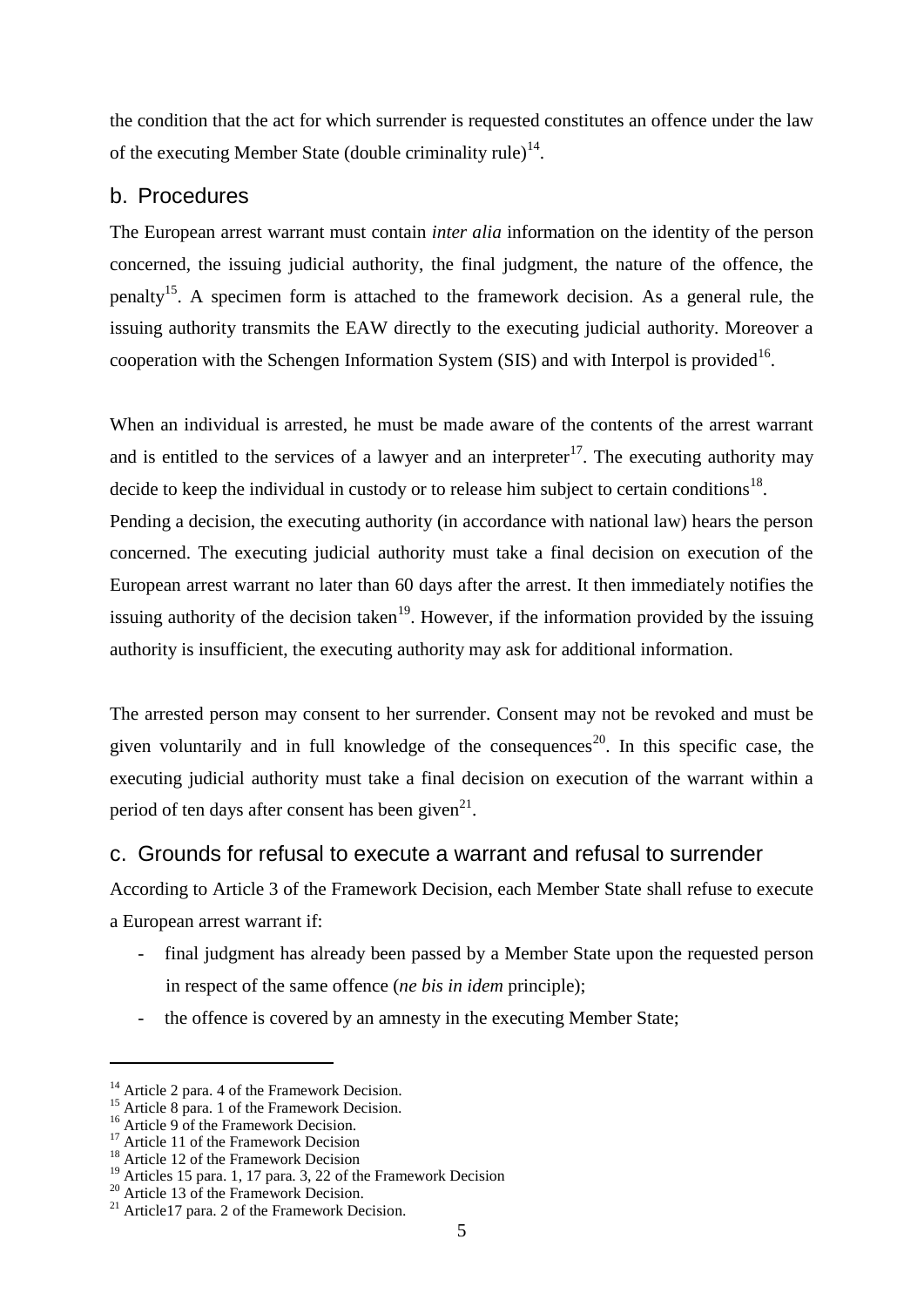the person concerned may not be held criminally responsible by the executing State due to her age.

In certain other circumstances, Article 4 of the Framework Decision provides that the executing Member State may refuse to execute the arrest warrant when for instance criminal prosecution or punishment is statute-barred according to the law of the executing Member State or when a final judgment has been passed by a third State in respect of the same act. It may also refuse to execute the warrant if the person concerned did not personally appear at the trial where the decision was rendered, unless the appropriate safeguards were taken. In all cases grounds for the refusal must be given. Especially, in case that there is a closer territorial link to the executing Member State or no sufficient territorial link to the issuing Member State Article 4 para. 7 Framework Decision provides a ground for non-execution. The executing State may refuse execution:

"where the European arrest warrant relates to offences which: (a) are regarded by the law of the executing Member State as having been committed in whole or in part in the territory of the executing Member State or in a place treated as such; or (b) have been committed outside the territory of the issuing Member State and the law of the executing Member State does not allow prosecution for the same offences when committed outside its territory."

The Framework Decision also provides for the possibility of seizing or handing over certain property that may be required as evidence or has been acquired as a result of the offence<sup>22</sup>. On presentation of certain information (relating to the arrest warrant, the nature of the offence, the identity of the person concerned, etc.), each Member State must permit the transit through its territory of a requested person who is being surrendered<sup>23</sup>.

## <span id="page-5-0"></span>3. Aims and Benefits of the EAW

The purpose of the Framework Decision is to introduce a simplified system for the surrender, as between judicial authorities, of convicted persons or suspects for the purpose of enforcing judgments or conducting criminal proceedings $24$ .

<u>.</u>

<sup>&</sup>lt;sup>22</sup> Article 29 of the Framework Decision.

<sup>&</sup>lt;sup>23</sup> Article 25 of the Framework Decision.

 $24$  Compare Recital No. 5 of the Framework Decision.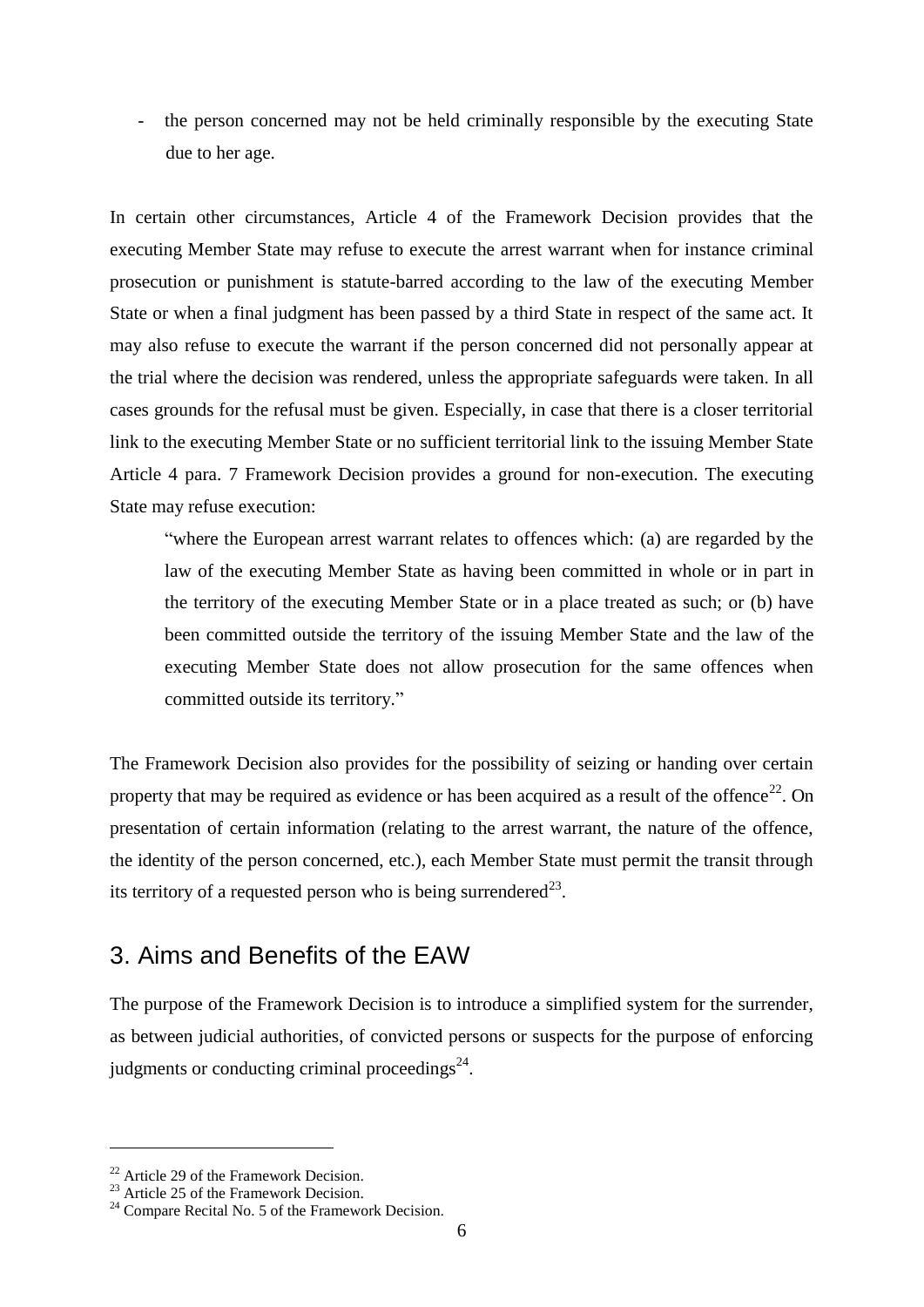Certain offences listed in the Framework Decision, as defined by the law of the issuing Member State, give rise to surrender on the basis of a European arrest warrant without verification of the double criminality of the act, on condition that the offences in question are punishable in the issuing Member State by a custodial sentence or a detention order for a maximum period of at least three years. According to the ECJ the removal of verification of double criminality complies with the principle of legality and with the principle of equality and non-discrimination<sup>25</sup>.

The Framework Decision is more precise as regards *ne bis in idem*. It has strengthened the right to the assistance of a lawyer (Art. 11 para. 2, 13 para. 2, 27 para. 3 lit. f and 28 para. 2 lit. b), to examine the appropriateness of keeping a person in detention (Art. 12), and to the deduction from the term of the sentence of the period of detention served (Art. 26).

Generally speaking, as a result of the speed with which it is executed, the arrest warrant contributes to better observance of the 'reasonable time limit' principle. Through its effectiveness, in particular in obtaining the surrender of nationals of other Member States, it makes it easier to decide to release individuals provisionally irrespective of where they reside in the European Union (Art. 12).

# <span id="page-6-0"></span>**III. The German Implementation Legislation and the Judgment by the Federal Constitutional Court**

With the 'European Arrest Warrant Act<sup>26</sup> (*Europäisches Haftbefehlsgesetz*, hereafter called EAWA) of July 21, 2004, which amended the *Gesetz über die internationale Rechtshilfe in Strafsachen<sup>27</sup>* (Law on International Judicial Assistance in Criminal Matters, hereafter called the IRG) by part eight of the IRG (Articles 78 to 83 k IRG), the German legislature complied with its obligation to implement the Framework Decision according to Article 34 para. 2 sentence 2 (b) TEU and Article 31 of the Framework Decision. The EAWA came into effect on August 23, 2004 and was then used on a regular basis.

However, in its judgment of July 18,  $2005^{28}$ , the Second Senate of the Federal Constitutional Court (FCC) declared the original implementing act, the German 'European Arrest Warrant Act' of 21 July 2004 void.

<sup>25</sup> Cf. ECJ Judgment of 3.5.2007, *Advocaten voor de Wereld VZW v Leden van de Ministerraad*, Case C-303/05. ECR 2007, I-3633.

<sup>&</sup>lt;sup>26</sup> BGBl. 2004 I 1748.

<sup>&</sup>lt;sup>27</sup> BGBl. 1994 I 1537.

<sup>&</sup>lt;sup>28</sup> BVerfG, 2 BvR 2236/04, BVerfGE 113, 273.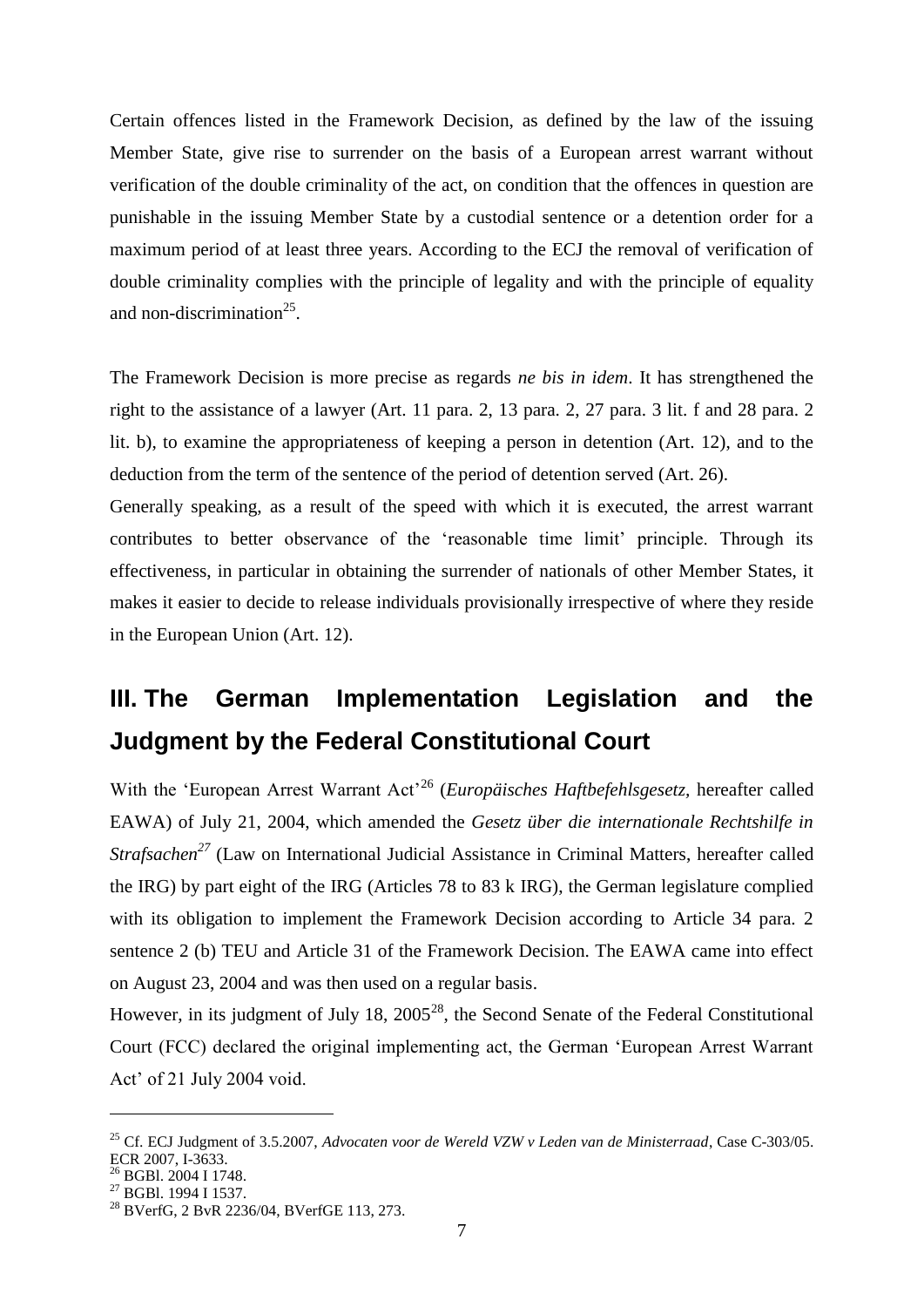In the following section, we will elucidate the German legislation implementing the Framework Decision (1.). We will then discuss the judgment remanding the law (2.). Finally, we will discuss the revised implementation legislation and its constitutionality (3.).

### <span id="page-7-0"></span>1. The European Arrest Warrant Act of 21 July 2004

§ 80 IRG old governed the extradition of German nationals. Paragraph 1 of this provisions reads as follows:

―The extradition of a German national for the purposes of prosecution is permissible only when it has been ensured that, after a legally binding sentence or another such sanction has been handed down, the requesting Member State transfers the accused back to the area of application of this law to serve the sentence, should the accused so whish"

According to § 80 para. 3 IRG old, this provisions were also applicable to certain permanent residents. The German legislature did not exhaust the scope of afforded to it by the Framework Decision especially under Article 4 para. 7 of the Framework Decision. As has been said above, the Framework Decision permits the executing judicial authorities to refuse to execute the EAW if it relates to offences that have been committed in the territory of the requested Member State. The EAWA did not provide such a possibility of refusing the extradition. Moreover the EAWA shows a gap of protection concerning the possibility of refusing extradition due to criminal proceedings that have been instituted in the same matter in the domestic territory or because proceedings in the domestic territory have been dismissed or because the institution of proceedings has been refused.

In addition, the § 74 b IRG old excluded judicial review against the grant of extradition to another Member State.

### <span id="page-7-1"></span>2. Federal Constitutional Court Judgment of 18 July 2005

In its landmark decision on the EAW of July 18, 2005, the FCC declared the EAWA unconstitutional and thus void. The reasoning of the court as well as the disputes within the court and in literature appear to be an example to demonstrate the difficulties of the implementation of European Law – particularly under the third pillar – in general and mutual recognition in criminal matters in specific. Again the FCC pointed out, that all European acts have to be implemented according to the constitutional guarantees of the German Basic Law.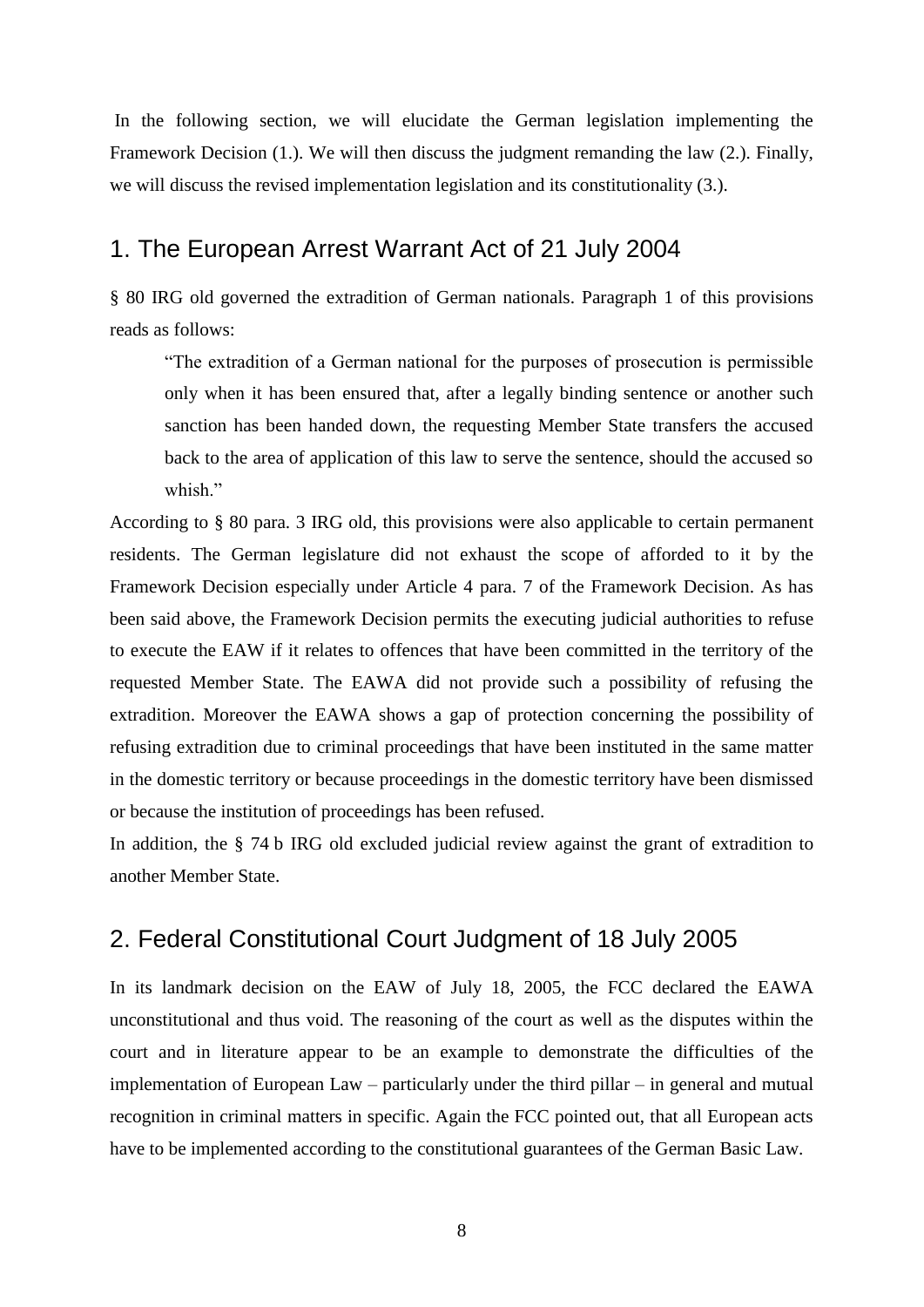#### a. The facts of the case

The complainant of the case had German and Syrian citizenship. He was supposed to be extradited to the Kingdom of Spain for prosecution and had been in custody pending extradition since 15 October 2004. A "European arrest warrant" was issued against the complainant by the Central Court of Investigation in Criminal Matters (*Juzgado Central de Instrucción*) No. 5 of the *Audiencia Nacional* in Madrid on 16 September 2004. The complainant was charged with participation in a criminal association and with terrorism, punishable under Art. 515.2 and Art. 516.2 of the Spanish Penal Code, with a maximum sentence to be expected of 20 years. He was alleged to have supported the terrorist Al-Qaeda network in financial matters and was said to be a key figure organizing the European part of the network. In the European arrest warrant, these charges were based on detailed descriptions of visits to Spain that the complainant had made and of meetings and telephone calls with suspected criminals during 1993-2001. Under German Criminal Law at the time, his acts were not punishable by law. Membership in an international terrorist association became punishable under § 129b of the German Penal Code afterwards, on 30. August 2002.

Before the 'European arrest warrant' could be issued under EAWA, Spanish authorities had already tried to issue an 'International arrest warrant' in September 2003, which was denied because of the German citizenship of the complainant. After the EAWA came into force, the procedure of extradition was taken up again, now on supposedly proper legal grounds.

After unsuccessfully running through all opposition proceedings, the complainant filed a constitutional complaint. The FCC issued interim measures immediately, so he had not to be extradited to Spain before the final decision of the court.

#### b. Reasoning of the Court

In reviewing the German implementation legislation, the Court did not directly consider the constitutionality of the Framework Decision. Rather, it criticized that the legislature has not exhausted the scope of afforded to it by the Framework Decision. Thus, in the first place there was not a not a collision of EU law and German constitutional law, but merely a "bad" implementation. The decision was based on two grounds: First, Article 16 para. 2 of the Basic Law on non-extradition of German citizens was violated by the EAWA. Second, the exclusion of judicial review by Section 74 b IRG old was not in conformity with the guarantee of recourse to the courts under Article 19 para. 4 of the Basic Law.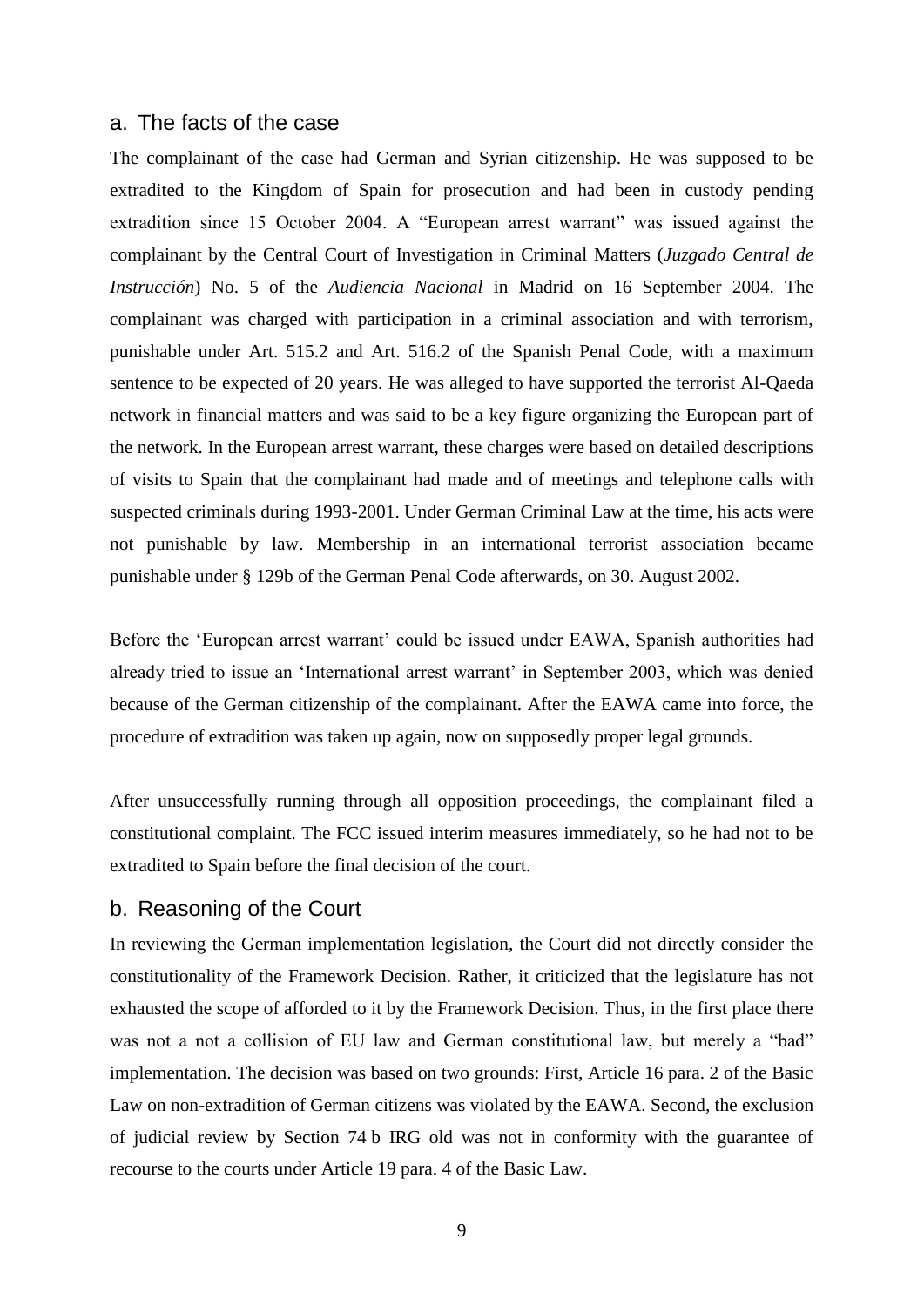Article 16 para. 2 of the Basic Law reads as follows:

―No German may be extradited to a foreign country. The law may provide otherwise for extraditions to a member state of the European Union or to an international court, provided that the rule of law is observed."

Article 16 of the German Basic Law guarantees a basic right not to be denaturalized nor extradited as a special alliance of a citizen to his free democratic basic order. The German Basic Law (constitution) historically guaranteed it as an absolute right $^{29}$ . Exceptions from this absolute right were not allowed until November 29, 2000, when a second sentence was added to Article 16 para. 2 of the Basic Law that would allow extraditing German citizens to International Criminal Courts of the United Nations, such as the ICC in The Hague, and under the European co-operation, at the time based on former Art. 31 para. 1 lit. b TEU. This understanding of the basic right shows that the issue is not about withdrawing own citizens from criminal prosecution but guaranteeing them protection within the laws of their state – including the foreseeability of punishability and criminal liability of their actions in advance.

The Court in general assumes the power to control whether an act of the EU exceeds its jurisdiction ("ausbrechender Rechtsakt"), in order to ensure the principles of conferral of competences and subsidiarity in European  $law^{30}$ . The principle of subsidiarity is a gentle way to preserve national identity and statehood in a consistent area of justice in Europe, which also applies under the so called Third Pillar. For the national state there have to remain duties of substantial severity<sup>31</sup>. However, according to the Court the practice of co-operation in criminal matters as practiced under the Framework Decision and under EU law in general is a way to ensure both interests – the interests of the national states and their right of sovereignty, and the development of single area of law in Europe. The Court leaves no doubt that the Framework Decision is valid and balances the interests adequately.

But the German legislator had the obligation to implement the Framework Decision in a way that its objectives could be achieved without violating basic constitutional rights. The legislator had therefore to guarantee the essence of the fundamental rights, and limit the restrictions of their scope to a minimum. Doing this, the legislator had to take into consideration that the constitutional prohibition of extradition especially protects the

<u>.</u>

<sup>29</sup> *Randelzhofer,* in: *Maunz-Dürig,* Grundgesetz Kommentar, Art. 16 I, No. 2).

 $30$  BVerfGE 89, 155 (Maastricht).

<sup>31</sup> BVerfGE, 123, 267 (Lissabon).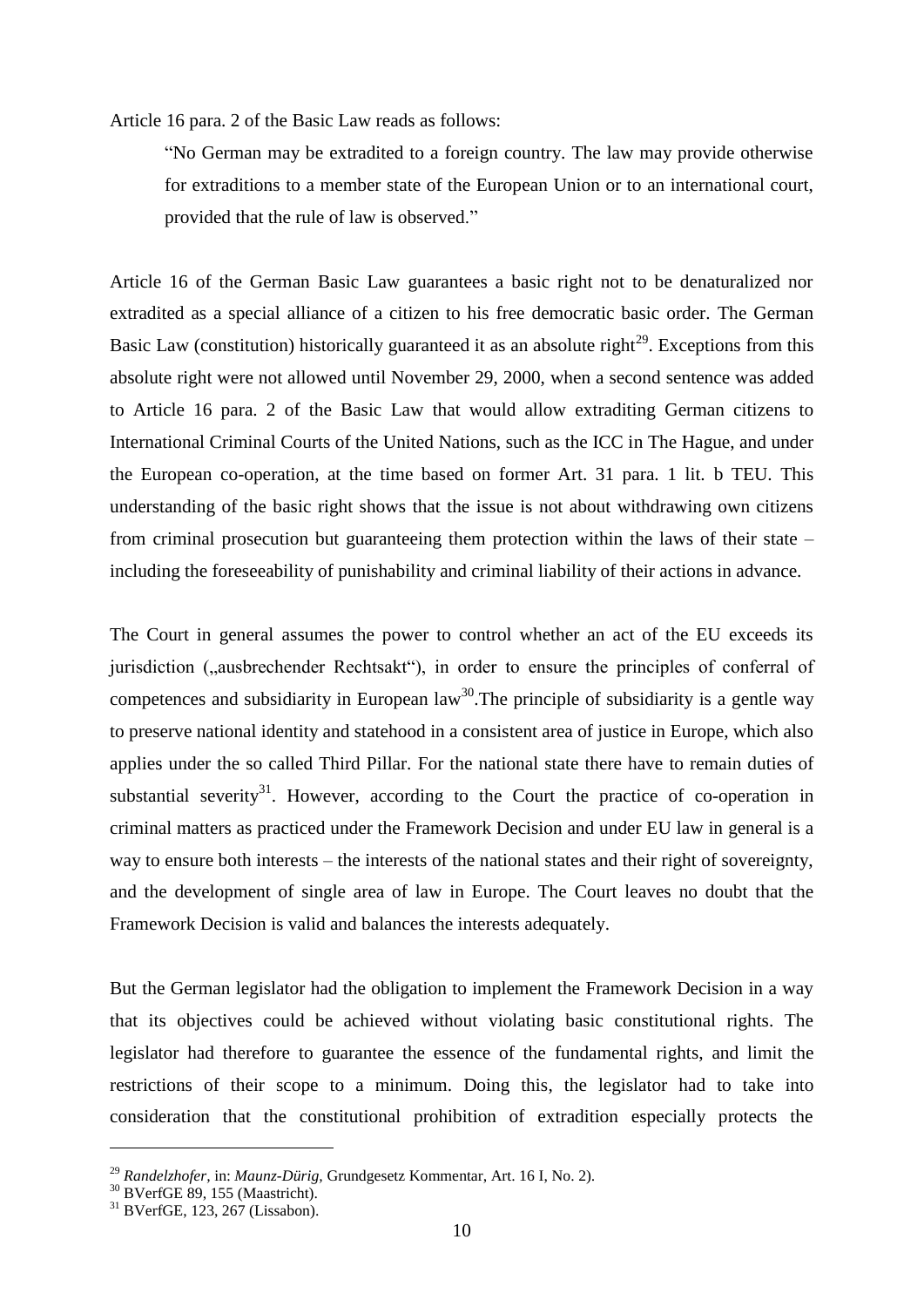principles of legal certainty and reliance on existing law. According to the Court, Article 16 para. 2 of the Basic Law and the principle of the rule of law provide a special protection of the reliance on the own legal order. This applies in particular in cases which involve merely a criminal offence that are closely linked to the home country.

The EAWA, however, would not fulfill these requirements. When implementing the Framework Decision into German law, the German legislator did not consider that a fair balance of interest would have to take into consideration both the place where a crime is committed and the place where the effect of the crime occurred. No doubt, a delinquent will have to expect to be held liable for his actions in another country by that other country. But living in a legal system that he had a chance to exert influence upon by democratic means and in which he lived in accordance with his duties, he has the right to rely upon this state to protect him from extradition into another legal system that might pose upon him difficulties of a foreign language, legal process and cultural differences. Because he would not know the cultural context of the country where he will be punished, he could not reliably predict what is punishable in this foreign country. He can rely upon the law of his home country and that living in accordance to the laws of his home country his actions will not be disqualified as illegal in hindsight (*nulla poena sine lege praevia, scripta, certa et stricta*). These principles of certainty and reliance on existing laws are – under the rule of law in a constitutional state – to be valued higher than what is felt to be justice in the single case of a criminal action.

By not using the scope of discretion that he had in implementing the Framework Decision the German legislator violated the constitutional rights of his citizens. In the German law, there were no special exceptions from extradition in cases where the offender could not foresee the consequences of his actions. In the Framework Decision, there were exceptions in cases where the culprit acted within the country (Art. 4 para. 7 lit. a Framework Decision) and in cases where he acted out of the country, but his home country would not consider these acts punishable (Art. 4 para. 7 lit. b Framework Decision). Furthermore, the Framework Decision offered the right not to extradite a person who is held liable to prosecution in his home country (Art. 4 para. 2 Framework Decision) or in cases where his home state authorities decided not to prosecute his case (Art. 4 para. 3 Framework Decision). In not making any difference between those cases in which the culprit acted in his home state, and those cases in which he acted in a foreign state, the legislator offer an adequate balance of interests.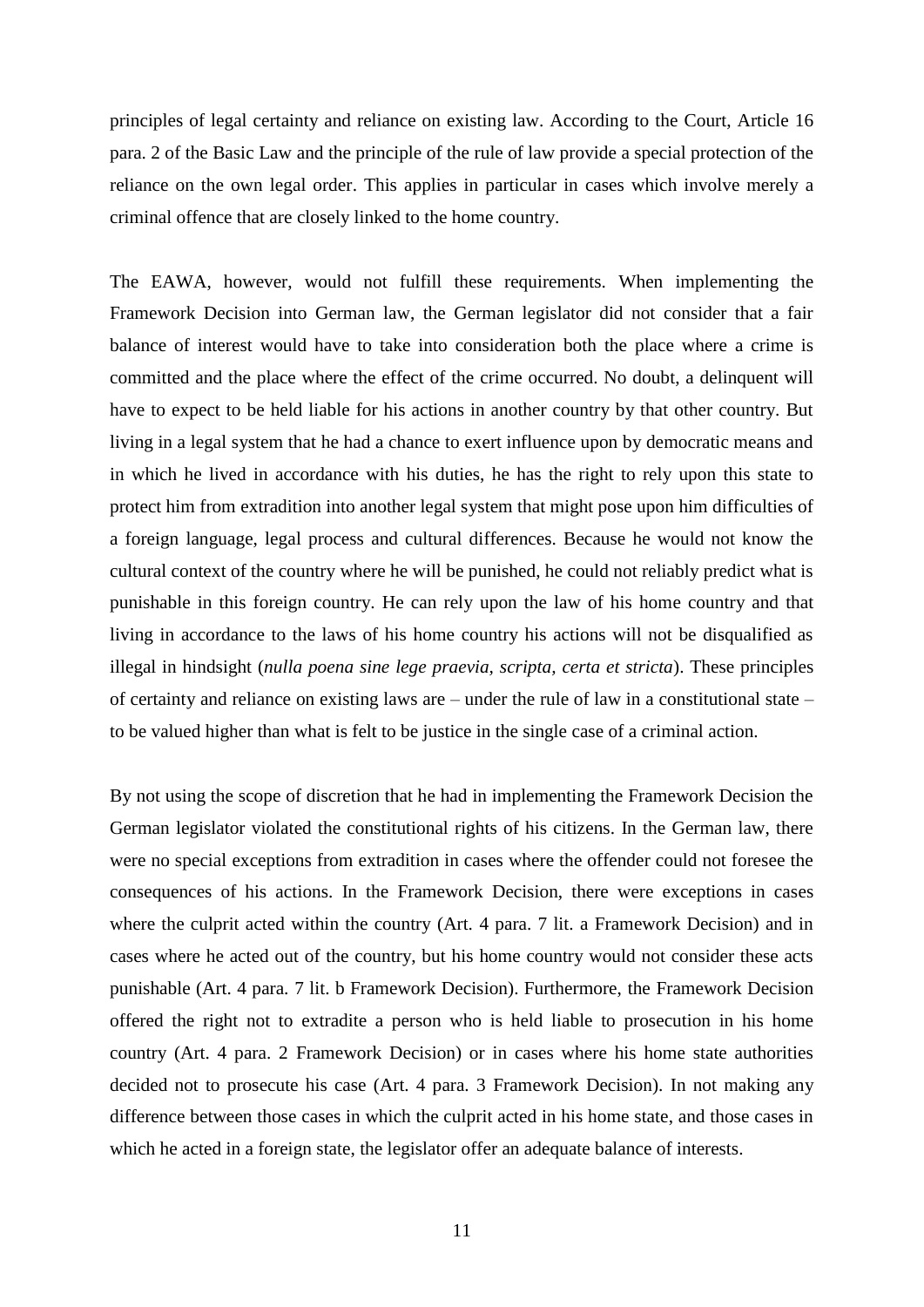In the process of implementation of the Framework Decision, the German legislator has not exhausted the wide scope he had, and thus violated German constitutional law, making his acts void. The use of Framework Decisions resulted, at the time, in the ineffectiveness of European law. The doctrine of direct application of directives developed by the Court of Justice of the European Union<sup>32</sup> could not be transferred to Framework Decisions as acts of intergovernmental co-operation. As has been explained above, in this form of co-operation the Council took a unanimous decision without any rights of the European Parliament, except for a hearing.

On the other hand, however, Judge Gerhardt does not even consider the law as unconstitutional, for the principles of loyal co-operation and effective implementation of European law, especially in the sphere of criminal co-operation, would pose a duty upon Germany to effectively guarantee the implementation and application of decisions made on the European level. To reach this aim, and at the same time to guarantee the basic rights of the addressees, it would have been sufficient to interpret the law with regard to both the constitution and the Framework Decision, when applying it to the specific case.

Additionally, the German law did not provide any measures of defeasibility and judicial control of the act of extradition. By giving authorities a wide scope of discretion, the addressee of the act has to be guaranteed measures of control of this discretion. This basic constitutional right, guaranteed by Art. 19 para. 4 of the Basic Law, was another reason to declare the law as void.

## <span id="page-11-0"></span>3. Changes in Legislation and their Constitutionality

As a consequence of the ruling the extradition of a German citizen to a Member State of the European Union was not possible until the German legislature adopted a new act implementing the Framework Decision<sup>33</sup>. At that time Germany was the only Member State of the European Union which at had not effectively implemented the Framework Decision. However, extradition of German citizens could be performed on the basis of the IRG in the

<sup>32</sup> See *infra*.

<sup>33</sup> BGBl. 2006 I 1721.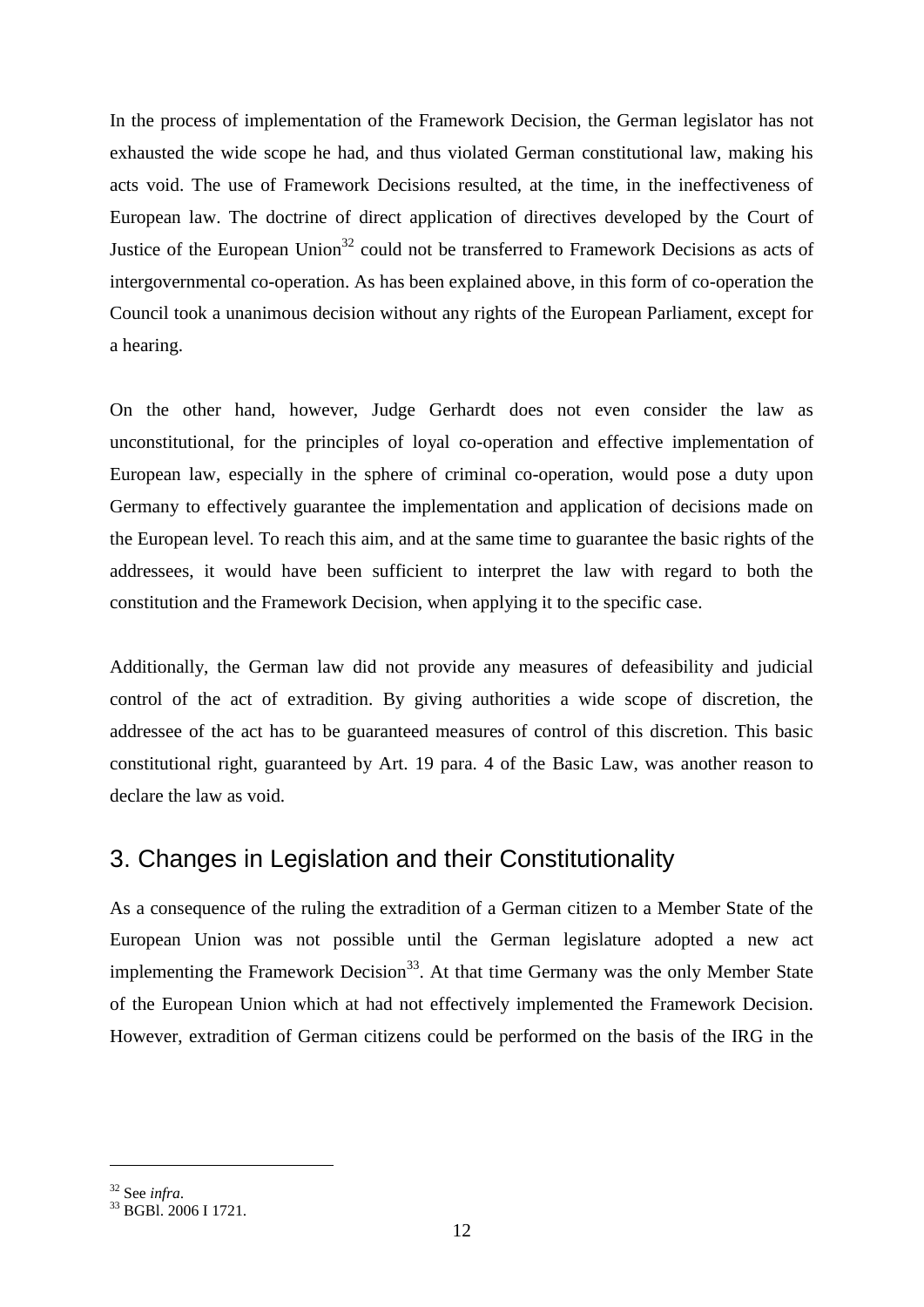version that was valid before the entry into force of the EAWA, namely applying the European Convention on Extradition from  $1957^{34}$ .

Meanwhile, the Second European Arrest Warrant Act entered into force on August 2, 2006<sup>35</sup>. The new Act implemented what the FCC had criticized. Additionally, the Second Act filled a gap left open by the First European Arrest Warrant Act concerning the goal of the Framework Decision to allow the extradition of nationals under simplified conditions (so called 'fasttrack' proceedings).

Regarding Article 16 para. 2 of the Basic Law, the new implementing law specifies the conditions under which Germans, or similarly positioned foreigners, would be extradited (Section 80 of the IRG). In paragraph 1 and 2 of Section 80 of the IRG, the criteria set out by the FCC for the extradition of Germans are integrated. The proportionality of the extradition will have to be checked in individual cases. This procedure will also apply to foreigners legally residing in Germany who are registered in a partnership with a German citizen.

Concerning the compulsorily and optional negative premises of surrender the Second German European Arrest Warrant Act tries to comply with the provisions of the Framework Decision to the most possible extent, as now stated in Sections 80-83, 83 b of the new IRG. The compulsory reasons to deny a European arrest warrant (Article 3 Framework Decision) are to be found in Section 80 to 83 of the IRG. The optional reasons (Article 4 Framework Decision) are to be found in Section 80 paras. 1 to 3 IRG (for German citizens) and especially in Section 83b IRG. It is concerned with the facultative ('can-do') reasons to deny approval within the proceeding for approval. Section 83b para. 1 lit. a to c IRG equals Article 4 paras. 2, 3, 5 Framework Decision. The compulsory reasons to deny the European Arrest Warrant according to Article 3 paras. 2 and 3 Framework Decision are to be found in Section 83 para. 1 and 2 IRG (extradition of German nationals). The guarantees that have to be granted according to Article 5 Framework Decision were implemented in Section 83 paras. 3 and 4 IRG.

Eventually, the new European Arrest Warrant Act opens recourse to the court against the administrative decision approving surrender. It maintains the split between the decision

<sup>&</sup>lt;sup>34</sup> Non-German citizens could still be extradited on the basis of the Framework Decision, see: BVerfG, Judgment of October 4, 2005, 2 BvR 1667/05.

<sup>35</sup> European Arrest Warrant Act (EuHbG, Europäisches Haftbefehlsgesetz) v. 20.7.2006, BGBl. I (2006), 1721.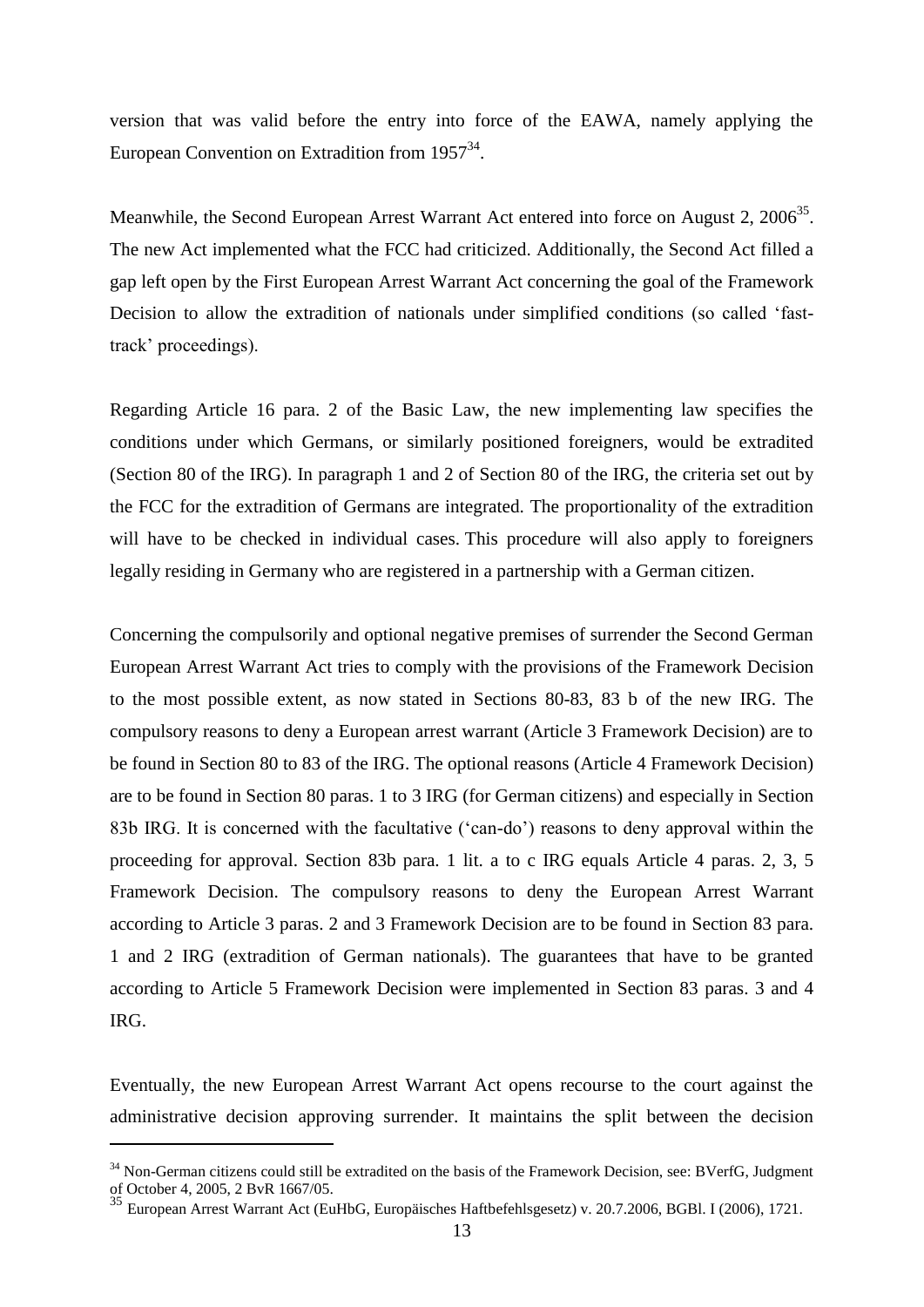allowing surrender and the decision approving surrender. In Article 83 b IRG, the grounds for refusing to approve surrender are mentioned. In accordance with the FCC's ruling, the decision approving surrender must be subject of appeal. According to Article 79 para. 2, the authority of approval will intervene before it renders its decision and motivates it, whether it sees a ground for refusal in an Arrest Warrant declared illegal by the tribunal or not. If the authority of approval sees a ground for refusal, the Arrest Warrant procedure is stopped at this stage. If it does not see any, it sends the grounds of motivation to the Regional Court of Appeal with the request to decide about the admissibility of the extradition.

It seems that under the current version, there is little reason to be afraid of a collision between the German law (Constitution and implementation legislation) and European law, since the Framework Decision leaves lots of leeway and the IRG in current version is largely based on the ruling of the FCC in the above mentioned judgment. However, the OLG Stuttgart [Regional Court of Appeal] in a recent decision<sup>36</sup> held that even an Arrest Warrant based on the new implementing legislation would have to be assessed in the light of the fundamental rights and the principle of proportionality guaranteed by the German Basic Law. It held:

―An arrest warrant, even if it is made in execution of the European Arrest Warrant according to the principle of mutual recognition, remains an act of German sovereignty. As such, it is subject to the guarantees provided by the fundamental rights of German constitutional law to the full extent."

Though the admissibility of a proportionality check with regard national fundamental rights is at least doubtful, it concluded that such a check would have to be done even if the act is based on European law. It held:

―The arrest warrant could be disproportionate especially in a case, if the alleged offence has a minor relevance and the expected penalty is not in proportion with the inconveniences of the accused by the arrest and extradition as well as the efforts for the procedure."

Thus, even if the legislation implementing the Framework Decision is now prima facie constitutional and also in accordance with the Framework Decision, the German courts have to check in every case whether German standard of proportionality is taken account of and thus the single act is in accordance with German constitutional standards. Therefore, there is still a potential for upcoming conflicts between European law and German constitutional law.

<sup>36</sup> OLG Stuttgart, Decision of February 25, 2010, 1 Ausl. (24) 1246/09.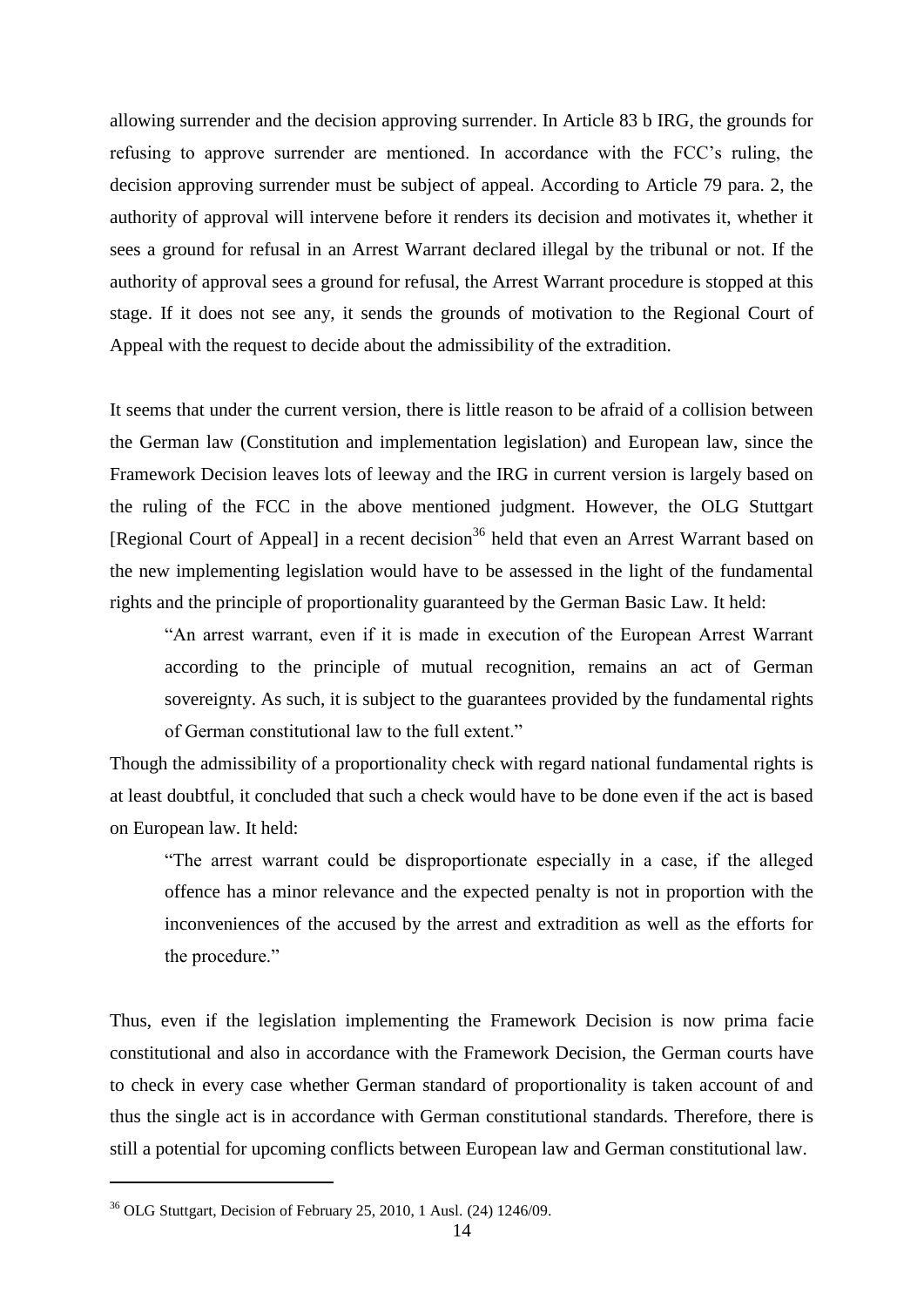### <span id="page-14-0"></span>**IV. The Treaty of Lisbon**

On December 12, 2009, the Treaty of Lisbon entered into force. The EC ceased to exist and the EU succeeded into the position of the former<sup>37</sup>. The EC-Treaty was now renamed Treaty on the Functioning of the EU (TFEU) and the articles renumbered. But apart from these mere formal changes, there were also substantial changes. The provisions on Judicial Cooperation in Criminal matters were shifted from the TEU to the TFEU and thus subject to ―communitarization‖. The Judicial Cooperation in Criminal Matters is now governed by the Articles 82 to 86 TFEU. It is described by Article 82 para. 1 TFEU as being based on the principle of mutual recognition of judgments and judicial decisions, including the approximation of the laws and regulations of the Member States in certain areas. Thus, the Articles 82 to 84 provide for legislative competences in the field of judicial cooperation. Article 85 defines the mission of Eurojust. Eurojust had already been established on the basis of a decision by the European Council in 1999 and its work had been acknowledged by Article 31 TEU under the Treaty of Nice. But Article 85 TFEU also contains legislative competences as regards Eurojust's structure, operation, field of action and task. Finally, Article 86 TFEU provides a legal basis for establishing a European Public Prosecutor's Office.

# <span id="page-14-1"></span>1. Legislative Competences under the Treaty of Lisbon in the field of Judicial Cooperation in Criminal Matters

The legislative competences contained in the Articles 82 to 84 TFEU can be distinguished as follows. While Article 82 TFEU more or less concerns the procedural aspects of judicial cooperation in criminal matters, Article 83 TFEU authorizes certain measures of approximation of criminal laws and regulations of the Member States by the EU. Since the competences of the Union and the member States regarding the area of freedom, security and justice – the latter also containing the judicial cooperation in criminal matters – are shared according to Article 4 para. 2 lit. j TFEU, the legislative competences provided by Articles 82 and 83 are also shared. However, Article 84 TFEU entrusts the EU with supporting

<sup>37</sup> Compare Article 1 para. 3 subpara. 2 TEU (Lisbon).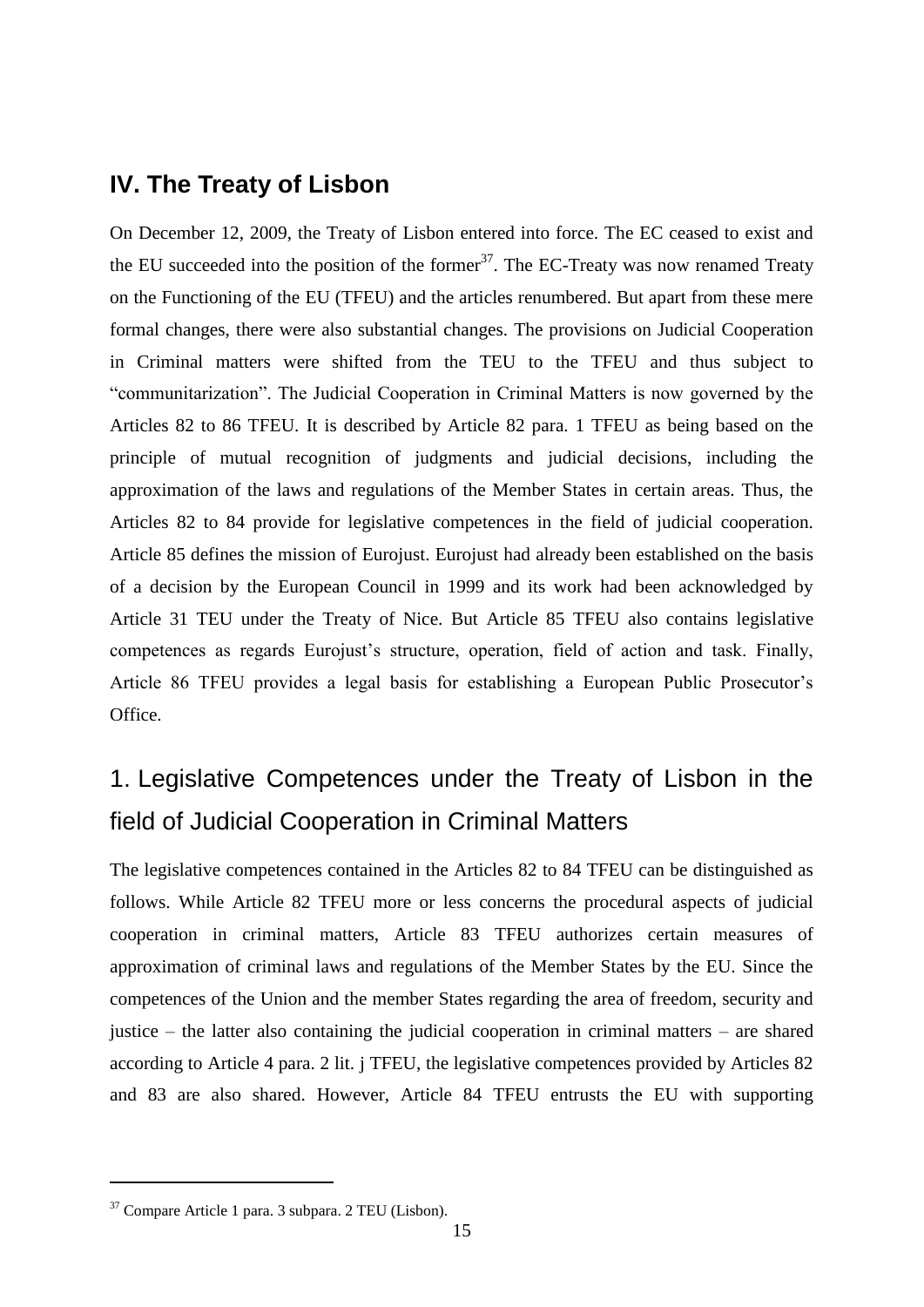competences in the sense of Article 2 para. 5 TFEU concerning crime prevention. Therefore, harmonization in the field of crime prevention is excluded.

For the sake of this paper, the legislative competences in the field of criminal procedure under Article 82 TFEU are of special interest. Article 82 para. 1 and para. 2 TFEU both contain a basis for legislation by the Parliament and the Council according to the ordinary legislative procedure. However, while Article 82 para. 1 TFEU generally allows the adoption of "measures", the second paragraph only permits the adoption of minimum rules by means of directives. Analogous to the terminology under the Brussels Regulation, Article 82 para. 1 TFEU can be said to concern the jurisdiction as well as the recognition and enforcement of decisions. It includes: (a) rules and procedures for ensuring recognition throughout the Union of all forms of judgments and judicial decisions; (b) prevention and settlement of conflicts of jurisdiction between Member States; (c) training of the judiciary and judicial staff; (d) facilitation of cooperation between judicial or equivalent authorities of the Member States in relation to proceedings in criminal matters and the enforcement of decisions.

The scope of Article 82 para. 2 TFEU, however, is broader as it concerns rules that are necessary to facilitate mutual recognition of judgments and judicial decisions and police and judicial cooperation in criminal matters having a cross-border dimension. According to Article 82 para. 2 TFEU these rules "shall concern": (a) the mutual admissibility of evidence between Member States; (b) the rights of individuals in criminal procedure; (c) the rights of victims of crime. Furthermore, Article 82 para. 2 lit. d TFEU provides a legislative basis for rules concerning "any other specific aspects of criminal procedure which the Council has identified in advance by a decision". However, such a decision has to be made unanimously and the Council has to obtain the consent of the European Parliament in advance.

The European Arrest Warrant, as it has been established under the Framework Decision, would clearly fall under Article 82 para. 1 lit. a and d TFEU, because it would cover questions concerning the recognition of judicial decisions as well as the enforcement of decisions. Thus, unlike under the prior versions of the Treaties, the EU is not limited to the adoption of mere framework legislation. Since Article 82 para. 1 TFEU covers all kinds of measures, the EU can adopt directives, but also regulations as defined by Article 288 TFEU. Since they are adopted under the ordinary legislative procedure, they are also called legislative acts (compare Article 289 para. 3 TFEU). The ordinary legislative procedure involves the participation of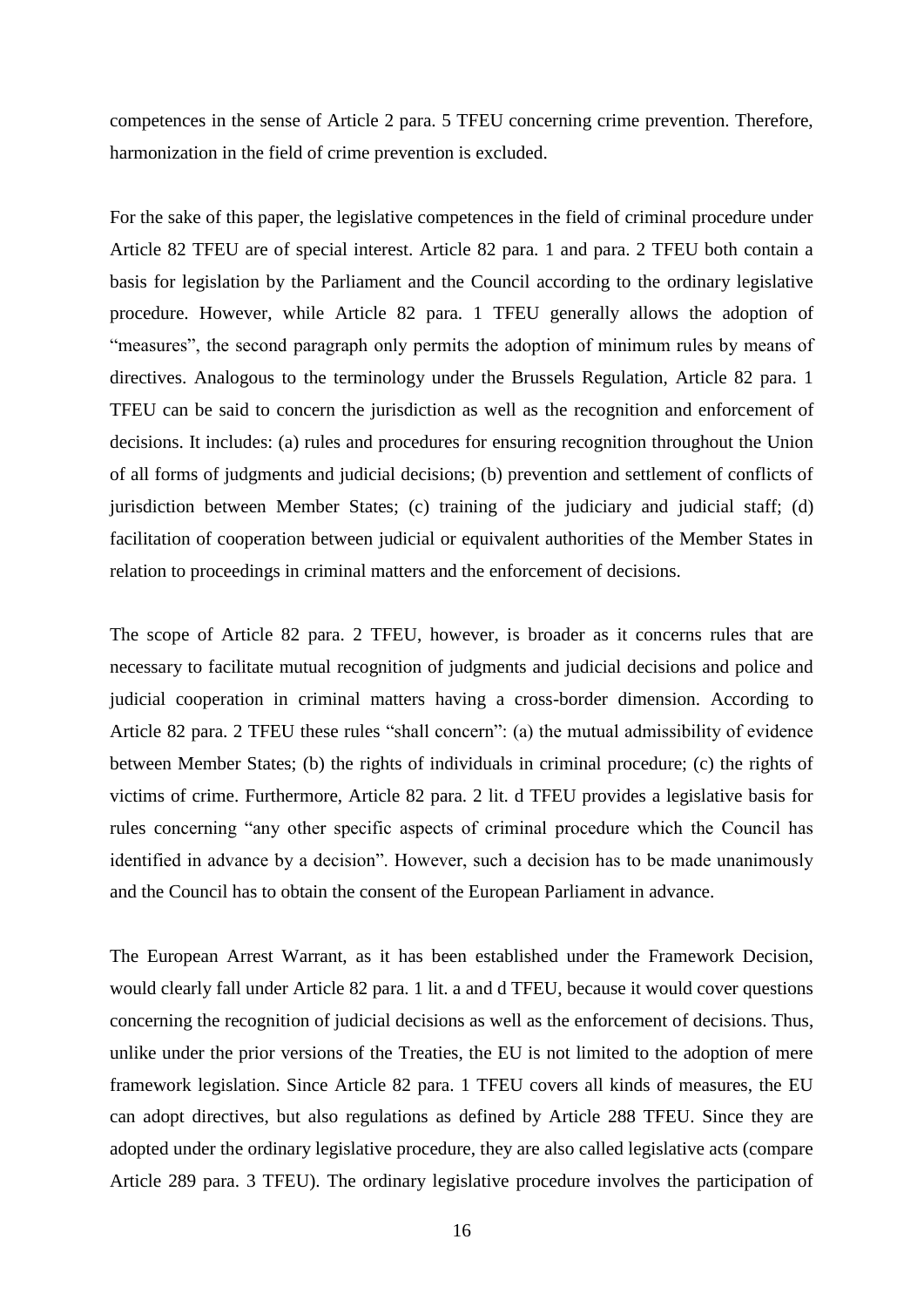the European Parliament (compare Article 294 TFEU). Thus, unlike under the prior versions of the Treaties, the Parliament participates in the legislation process concerning the judicial cooperation in criminal matters.

# <span id="page-16-0"></span>2. Legislative Acts and their effect in the Member States' legal orders

There are considerable differences between a regulation and a directive concerning their effects in the Member States' legal orders. According to Article 288 TFEU, a regulation shall have general application. It shall be binding in its entirety and directly applicable in all Member States. Conversely, a directive shall be binding upon each Member State to which it is addressed as to the result to be achieved, but it shall leave to the national authorities the choice of form and methods. Since a regulation is directly applicable, it can create rights and obligations for the national authorities as well as individual persons<sup>38</sup>. An implementation legislation is not only unnecessary; rather it is inadmissible<sup>39</sup>. On the contrary, a directive only creates a framework that needs to be implemented by the Member State legislation. With regard to the principle of effectiveness, however, the ECJ has developed certain criteria in its jurisprudence that allow a direct application of a directive, if it has not or not properly been implemented by a Member State. In order to be directly applicable, a directive needs to be sufficiently specific and the time limit for the implementation of the directive must have elapsed<sup>40</sup>. Though a Member State, who has not or not properly implemented a directive, cannot invoke the direct applicability to the detriment of an individual<sup>41</sup>, the Courts of the Member State have to interpret the national legislation in conformity with the directive's aims as far as possible<sup>42</sup>.

In its famous case *Costa/ENEL*, the ECJ inferred from the Community's aim and purpose that Community law would enjoy supremacy*<sup>43</sup>*. National laws that are not in accordance with Community law would thus be inapplicable<sup>44</sup>. This would even affect constitutional law<sup>45</sup>.

<sup>38</sup> ECJ, Judgment of March 28, 1985, *Commission of the European Communities v Italian Republic*, Case 272/83, ECR 1985, 1057.

<sup>39</sup> ECJ, Judgment of 28 March 1985, Case 272/83, *Kommission/Italien*, ECR 1985, S. 1057, Para. 27.

<sup>40</sup> ECJ, Judgment of 6 October 1970, Case 9/70, *Grad/Finanzamt Traunstein*, ECR 1970, S. 825, Para. 10; ECJ, Judgment of 4 December 1974, Case 41/74, *van Duyn/Home Office*, ECR 1974, S. 1337, Para. 12.

<sup>41</sup> ECJ, Judgment of 5. April 1979, Case 148/78, *Ratti*, ECR 1979, S. 1629, Para. 23f.; ECJ, Judgment of 19. Januar 1982. Case 8/81, *Becker*, ECR 1982, 53, Para. 24.

<sup>42</sup> ECJ, Judgment of 10. April 1984, Case 14/83, *von Colson und Kamann*, ECR 1984, S. 1891, para. 26; ECJ, Judgment of 10 April 1984, Case 79/83, *Harz/Tradax*, ECR 1984, 1921, para. 26; ECJ, Judgment of 13. November 1990, Case C-106/89, *Marleasing/La Comercial International de Alimentacíon*, ECR 1990, I-4135, para. 6 ff.

<sup>43</sup> ECJ, Judgment of 15. Juli 1964, Case 6/64, *Costa/ENEL*, ECR 1964, 1253[1270].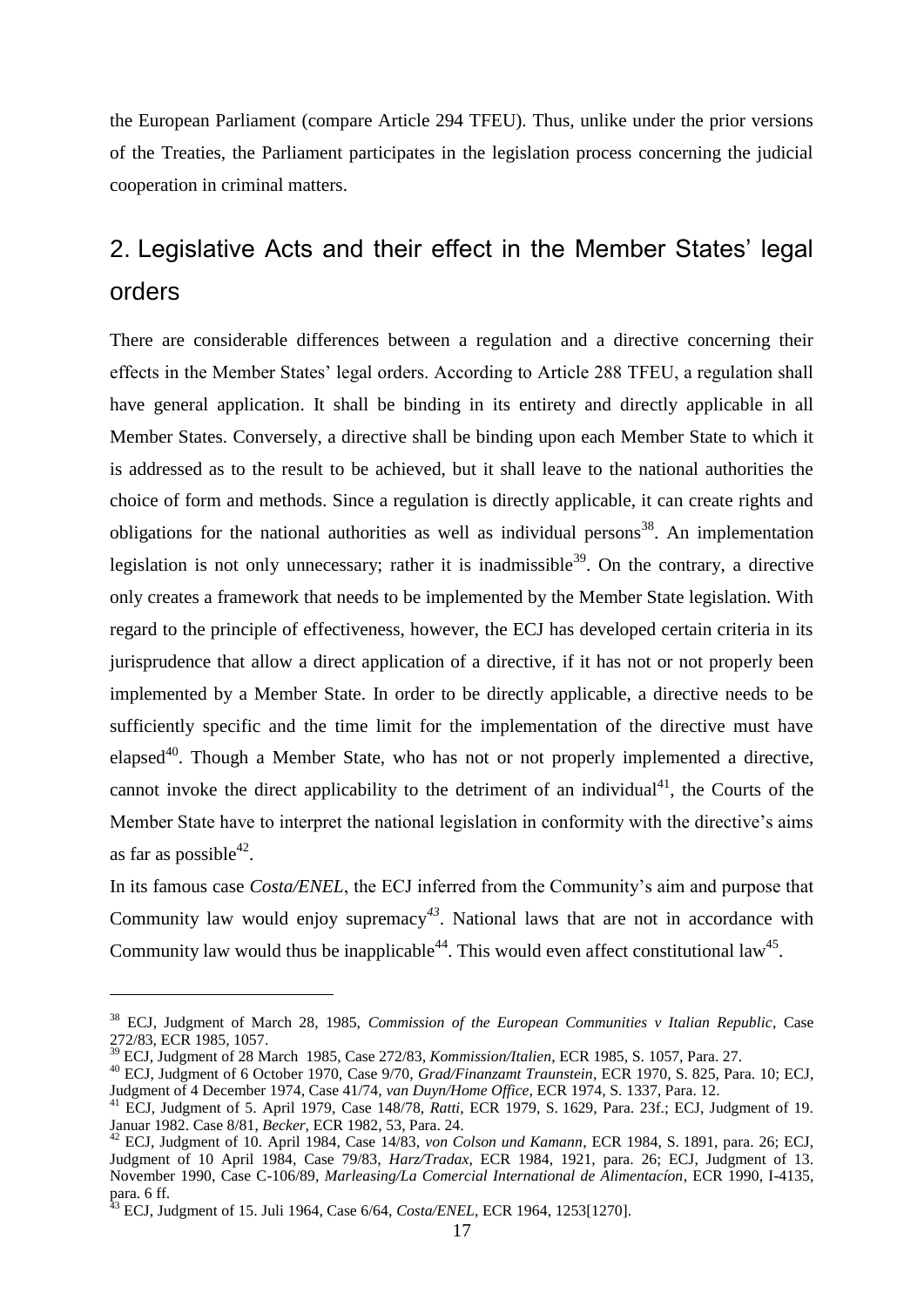After the Lisbon Treaty, these principles of Community law now can claim to be generally applicable to Union law as far as the rules and procedures under the TFEU are concerned. However, as to the legal effects of measures adopted by the EU before the entry into force of the Lisbon Treaty, Article 9 of the Protocol (No 36) on Transitional Provisions<sup>46</sup> provides for special rules. Article 9 reads as follows:

..The legal effects of the acts of the institutions, bodies, offices and agencies of the Union adopted on the basis of the Treaty on European Union prior to the entry into force of the Treaty of Lisbon shall be preserved until those acts are repealed, annulled or amended in implementation of the Treaties. [...]"

According to Article 10 of the Protocol concerning measures which have been adopted before the entry into force of the Treaty of Lisbon in the field of judicial cooperation in criminal matters, the Commission is not allowed to initiate an action for failure to fulfill obligations under Article 258 TFEU. Furthermore, the powers of the ECJ shall remain the same.

#### <span id="page-17-0"></span>3. Consequences for the Arrest Warrant

As the Council Framework Decision 2002/584/JHA on the European arrest warrant has been adopted before the entry into force of the Lisbon Treaty, the Framework Decision will "preserve" its legal effects. One could question whether the legal effects addressed by the Protocol cover the direct applicability as well as the supremacy or only one of these. However, as the Article 9 of the Protocol makes clear, it is possible to amend "in implementation of the Treaties" those acts that were adopted under the old regime. For instance, the European Parliament has proposed to amend the Framework Decision  $2002/584/JHA$  in  $2008<sup>47</sup>$ . Such an amendment would have to be made either by way of

 $\overline{a}$ 

<sup>44</sup> ECJ, Judgment of 4. April 1968, Case 34/67, *Gebrüder Lück*, ECR 1968, 364, Para. 3; ECJ, Judgment of 9 March 1978, Case 106/77, *Simmenthal II*, ECR 1978, 629, para. 21/23; Ipsen, Gemeinschaftsrecht, 1972, § 10 para. 55.

<sup>&</sup>lt;sup>45</sup> See for instance: ECJ, Judgment of 11 January 2000, Case C-285/98, *Kreil*, ECR 2000, I-69, para. 26; but see for example the provisions concerning fundamental rights in Article 3 para. 1 of the (Draft) European Defense Community Treaty, of May 27, 1952, BGBl. 1954 II 343: "The Community shall accomplish the goals assigned to it by employing the least burdensome and most efficient methods. It shall intervene only to the extent necessary for the fulfilment of its mission and with due respect to public liberties and the fundamental rights of the individual. It shall see to it that the proper interests of Member States are taken into consideration to the full extent compatible with its own essential interests."

 $^{46}$  Protocol (No 36) on Transitional Provisions, OJ C 83 of 30.3.2010, p. 322.

 $47$  European Parliament legislative resolution, of 2 September 2008, on the initiative by the Republic of Slovenia, the French Republic, the Czech Republic, the Kingdom of Sweden, the Slovak Republic, the United Kingdom and the Federal Republic of Germany with a view to adopting a Council Framework Decision on the enforcement of decisions rendered in absentia and amending Framework Decision 2002/584/JHA on the European arrest warrant and the surrender procedures between Member States, Framework Decision 2005/214/JHA on the application of the principle of mutual recognition to financial penalties, Framework Decision 2006/783/JHA on the application of the principle of mutual recognition to confiscation orders and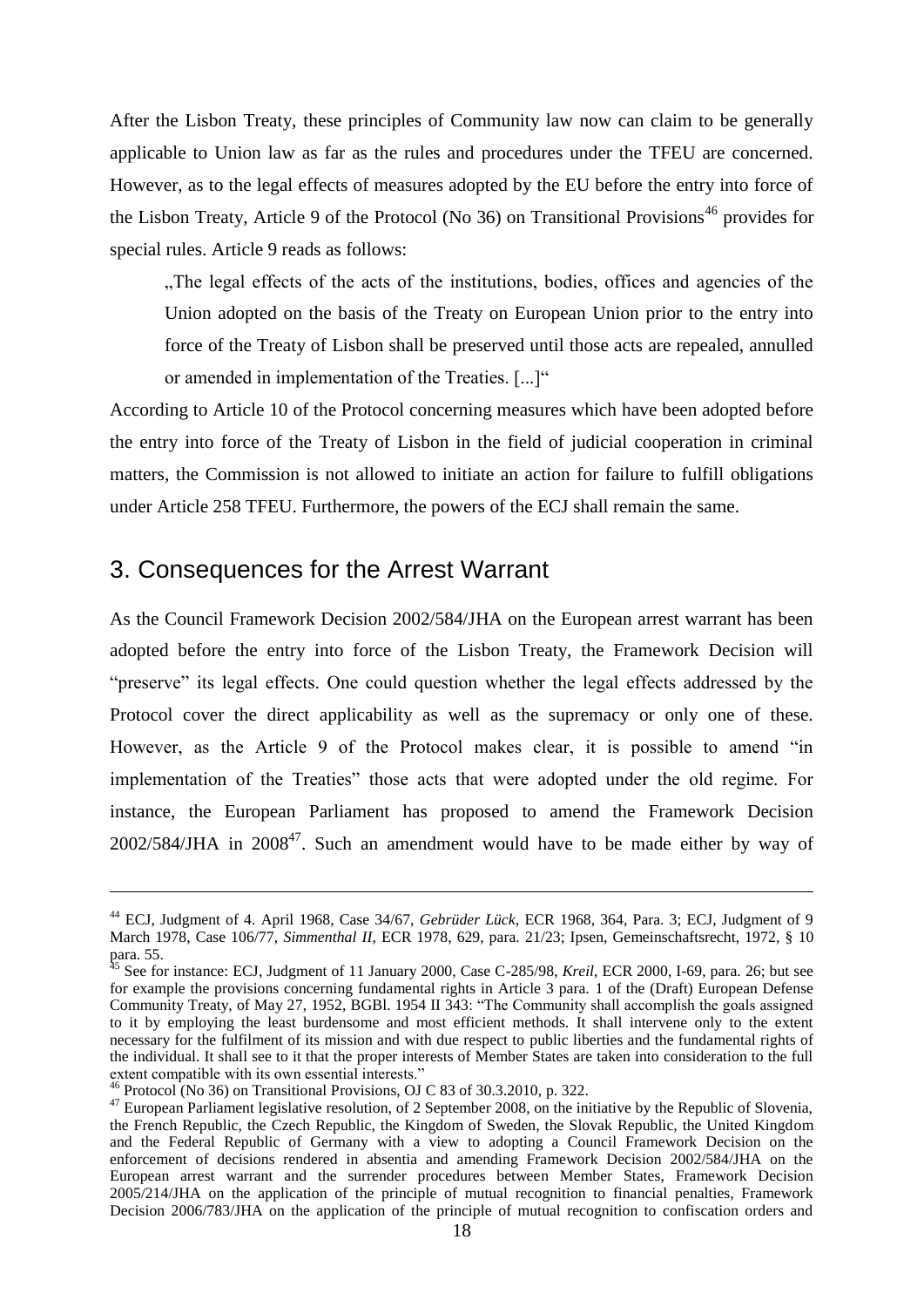regulation or directive under Article 82 para. 1 TFEU. Assuming that the EU would adopt only a minor amendment to the Framework Decision, it is first questionable which consequences this would have as to the effects of the Decision in the legal order in the Member States. Still a Framework Decision would be a Framework Decision and thus it would doubtful whether one could simply treat a framework decision like a directive though they are comparable in general. It is not possible to apply only those provisions directly that have been amended either by way of regulation or directive and to treat them as supreme.

But anyhow it would be possible to replace the Framework Decision by a new measure based on Article 82 para. 1 TFEU. Since this provision allows the adoption of regulations and directives, the European legislator would have to decide which instrument to use. Though the subsidiarity and proportionality principle would require adopting measures that are least intrusive, doubts may be raised as to whether a mere directive would really be as effective as a regulation.

## <span id="page-18-0"></span>**V. Conclusion**

 $\overline{a}$ 

As we have shown, the law of extradition touches the very heart of constitutional law and the protection of fundamental rights provided therein. On the other hand, international criminal cooperation is indispensable to face the new quality of menaces in form of international terrorism, trafficking in human beings and sexual exploitation of children and other form of transnational crimes. Therefore, the courts and especially the constitutional courts will have to balance these basic protections under the constitution and the needs international criminal cooperation by the Member States of the EU. From the viewpoint of EU law two interests are involved: First, the effective implementation of EU law in general and specifically a Framework Decision based on the so called Third Pillar, as required by EU law (Article 4 TEU/Art. 10 ECT). Second, the principle of subsidiarity (Article 5 para. 2 TEU) which leaves a role to play to the national legislation. After the decision of 2005 by the German Federal Constitutional Court, which invalidated the national implementation legislation, had to find a way to balance these interests as well as the requirements of constitutional law. Though it seems that the legislator has found a way, there is still potential for a conflict in case of the application of the law by the respective courts. In each and every case, the application of these

Framework Decision 2008/…/JHA on the application of the principle of mutual recognition to judgments in criminal matters imposing custodial sentences or measures involving deprivation of liberty for the purpose of their enforcement in the European Union (5598/2008 — C6-0075/2008 — 2008/0803(CNS)), OJ C 295E , 4.12.2009, p. 120.